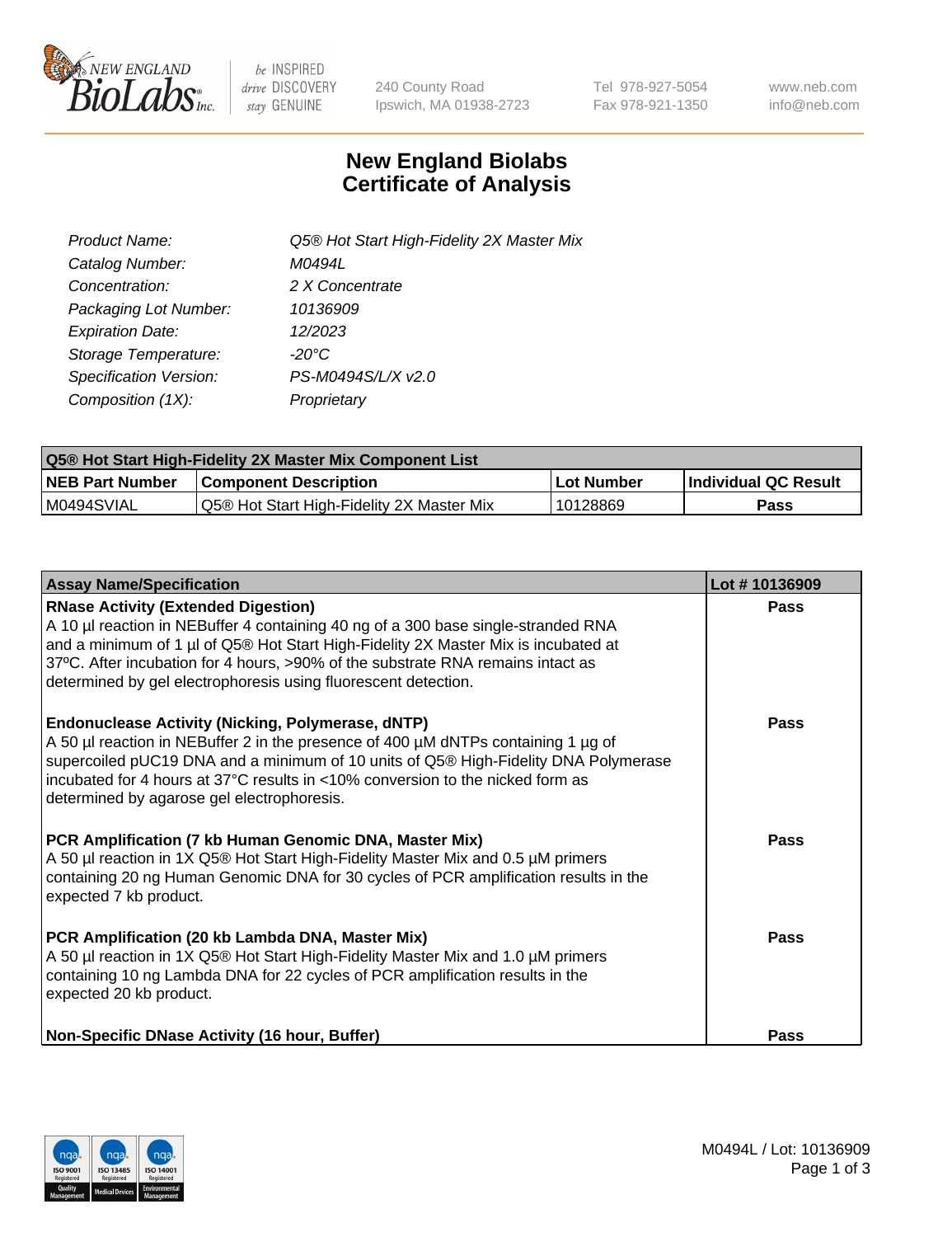

be INSPIRED drive DISCOVERY stay GENUINE

240 County Road Ipswich, MA 01938-2723 Tel 978-927-5054 Fax 978-921-1350

www.neb.com info@neb.com

| <b>Assay Name/Specification</b>                                                                                                                                                                                                                                                                                                                                                                                                         | Lot #10136909 |
|-----------------------------------------------------------------------------------------------------------------------------------------------------------------------------------------------------------------------------------------------------------------------------------------------------------------------------------------------------------------------------------------------------------------------------------------|---------------|
| A 50 µl reaction in 1X Q5® Hot Start High-Fidelity Master Mix containing 1 µg of T3<br>or T7 DNA in addition to a reaction containing Lambda-HindIII DNA incubated for 16<br>hours at 37°C results in a DNA pattern free of detectable nuclease degradation as<br>determined by agarose gel electrophoresis.                                                                                                                            |               |
| <b>qPCR DNA Contamination (E. coli Genomic)</b><br>A minimum of 2 units of Q5® High-Fidelity DNA Polymerase is screened for the<br>presence of E. coli genomic DNA using SYBR® Green qPCR with primers specific for the<br>E. coli 16S rRNA locus. Results are quantified using a standard curve generated from<br>purified E. coli genomic DNA. The measured level of E. coli genomic DNA<br>contamination is $\leq 1$ E. coli genome. | <b>Pass</b>   |
| <b>Protein Purity Assay (SDS-PAGE)</b><br>Q5® High-Fidelity DNA Polymerase is ≥ 95% pure as determined by SDS-PAGE analysis<br>using Coomassie Blue detection.                                                                                                                                                                                                                                                                          | Pass          |
| PCR Amplification (Hot Start, Human Genomic DNA, Master Mix)<br>A 25 µl reaction in 1X Q5® Hot Start High-Fidelity Master Mix and 0.5 µM primers<br>containing 50 ng Human Genomic DNA for 25 cycles of PCR amplification results in the<br>expected 665 bp product and a decrease in non-specific genomic bands after<br>pre-incubation at room temperature for 1 hour, when compared to a non-hot start<br>control reaction.          | Pass          |
| <b>Phosphatase Activity (pNPP)</b><br>A 200 µl reaction in 1M Diethanolamine, pH 9.8, 0.5 mM MgCl2 containing 2.5 mM<br>p-Nitrophenyl Phosphate (pNPP) and a minimum of 100 units of Q5® High-Fidelity DNA<br>Polymerase incubated for 4 hours at 37°C yields <0.0001 unit of alkaline phosphatase<br>activity as determined by spectrophotometric analysis.                                                                            | Pass          |

This product has been tested and shown to be in compliance with all specifications.

One or more products referenced in this document may be covered by a 3rd-party trademark. Please visit <www.neb.com/trademarks>for additional information.